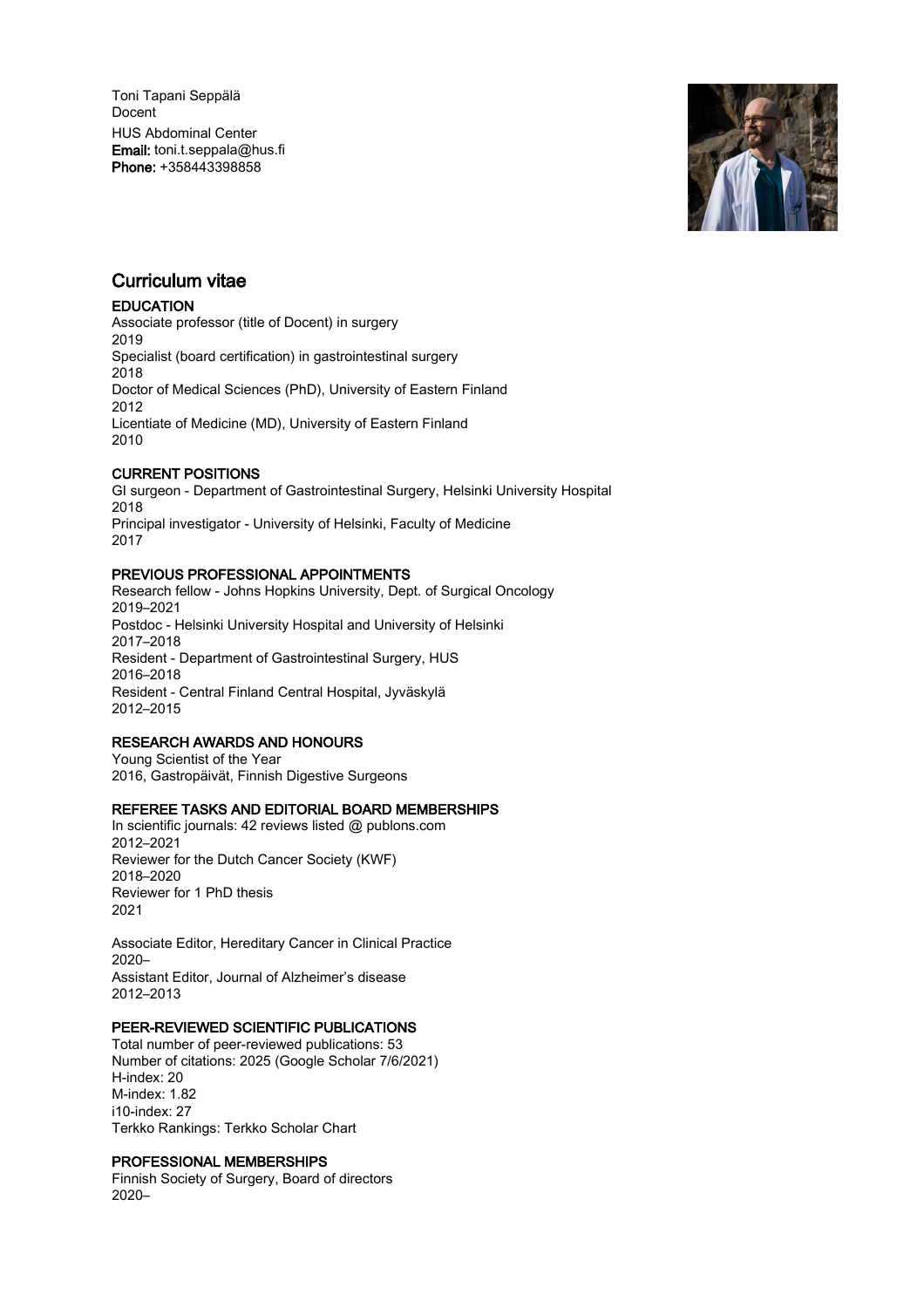European Hereditary Tumour Group (EHTG) 2018– Member of the board of directors, Secretary 2019– Prospective Lynch Syndrome Database (PLSD) Member of the Scientific Steering committee 2017– The International Society for Gastrointestinal Hereditary Tumours 2017– European Society of Coloproctology (ESCP) 2017– Finnish Digestive Surgeons 2014– Finnish Society of Surgeons 2014– The Finnish Medical Society Duodecim Member 2006– Board of directors 2009–2011

## MEDICAL COMMUNITY SERVICE

Finnish Junior Doctors' Association Board of directors, treasurer 2011–2014 Chairman of the Council 2015–2018 Finnish Medical Association Member of the Council 2010–2012 5 other committees 2006–2014 National Institute for Health and Welfare Member of the Expert Working Group on developing nursing and multiprofessional documentation practices 2011–2012 Finnish Medical Students' Association Vice president, board of directors 2006–2007 Medical Students' Association of Kuopio Chairman of the board of directors 2006–2007

## GRANTS AND RESEARCH SUPERVISION

Research Grant, Relander Foundation (45,000 €) 2021–2024 State Research Funding, HUS VTR (500,000 €) 2021–2025 Research Grant, Jane and Aatos Erkko Foundation (1,173,000 €) 2021–2025 (Together with co-PIs P. Peltomäki, M. Nyström and J-P Mecklin) iCAN Flagship (Academy of Finland) subproject funding (280,000 €) 2021–2022 Research Grant, Sigrid Juselius Foundation (150,000 €) 2021–2024 Research Grant, Cancer Society Finland (150,000 €) 2021-2022 State Research Funding, HUS VTR (20,000 €) 2021 Fellowship Grant, Sigrid Juselius Foundation (140,000 €) 2019–2021 Research Fellowship at Johns Hopkins Hospital Fellowship Grant, Instrumentarium Science Foundation (40,000 €) 2019–2021 Research Fellowship at Johns Hopkins Hospital Research Grant, Emil Aaltonen's Foundation (210,000 €) 2019–2021 Research Grant, Finnish Medical Foundation (150,000 €) 2019–2021 Postdoctoral 12 months funded position (50% during 2 years) Helsinki University Hospital and University of Helsinki, about 100,000 € 2017–2018 Research Grant, Finnish Medical Foundation (9,000 €, 4 months) 2015 Research Grant, Research Fund in Gastrointestinal Diseases Grant for advanced researcher (10,000 €, 4 months) 2014 Six minor grants (several foundations, less than 10,000  $\epsilon$ ) 2008–2012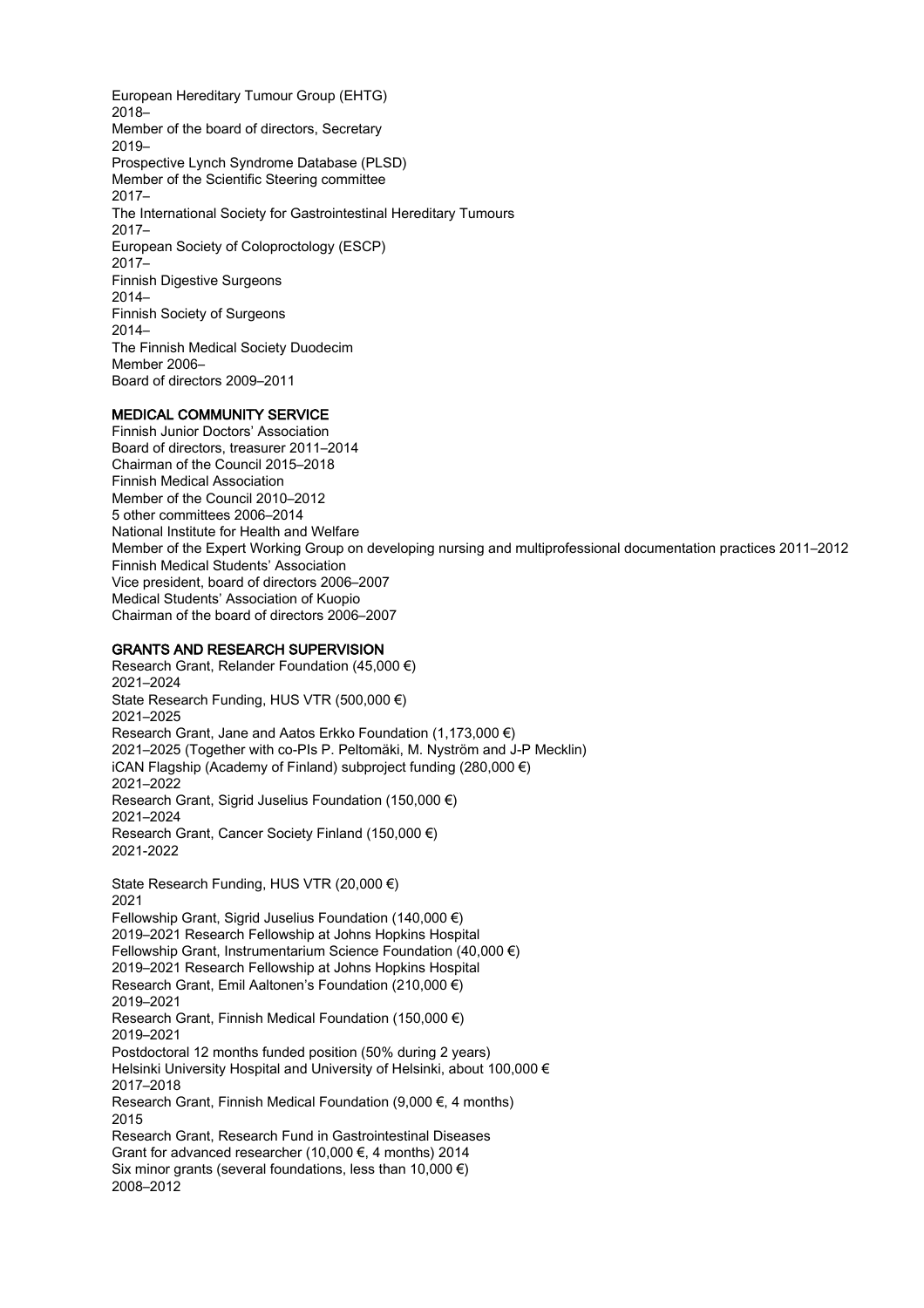Supervisor of PhD and bachelor theses 2018– Pedagogical training: 10 credits /University of Helsinki 2018

## PRESENTATIONS 2018-2021

Invited oral presentation: SMB2021, Virtual Meeting 2021 Invited oral presentation: Royal Society of Genetics, 2021, Virtual Meeting 2021 Invited panel discussant: CGA 2020, Virtual Meeting 2020 Invited oral presentation: EHTG 2020, Virtual Meeting 2020 Invited oral presentation: Highlights 2019, CGA 2019, Salt Lake City, UT 2019 Invited oral presentation: Missing the target: over and underdiagnosis in LS EHTG 2019, Barcelona, Spain Invited oral presentation: Clinical Guidance in LS, EHTG 2019, Barcelona, Spain 2019 Invited oral presentation: Incident cancers during colonoscopy surveillance for LS are usually not preceded by compromised quality of colonoscopy EHTG 2019, Barcelona, Spain Invited oral presentation: Finnish LS-research meeting 2019 Invited oral presentation: Insight 2019, Auckland, New Zealand 2019 Invited oral presentation: Clinical Aspects: from phenotype to genotype and back ESCP 2018, Nice, France Invited oral presentation: EHTG 2018, Nice, France 2018 Invited oral presentation: EHTG 2018, Nice, France 2018 Invited oral presentation: Finnish LS-research meeting 2018 Invited oral presentation: Finnish Medical Genetics Annual Meeting 2018

## **Qualifications**

Principal Investigator Period : 19.03.2019 - \* in Clinicum

## Employment

Docent HUS Abdominal Center HYKS erva Finland 1 Jan 2017  $\rightarrow$  present

## Research fellow

Johns Hopkins Medicine Baltimore, United States 24 Jul 2019 → 30 Jun 2021

# Publications

Correspondence on "Cancer risks by gene, age, and gender in 6350 carriers of pathogenic mismatch repair variants: findings from the Prospective Lynch Syndrome Database" by Dominguez-Valentin et al Response Dominguez-Valentin, M., Sampson, J. R., Seppälä, T. T. & Mollera, P., May 2022, In: Genetics In medicine. 24, 5, p. 1151- 1151 1 p.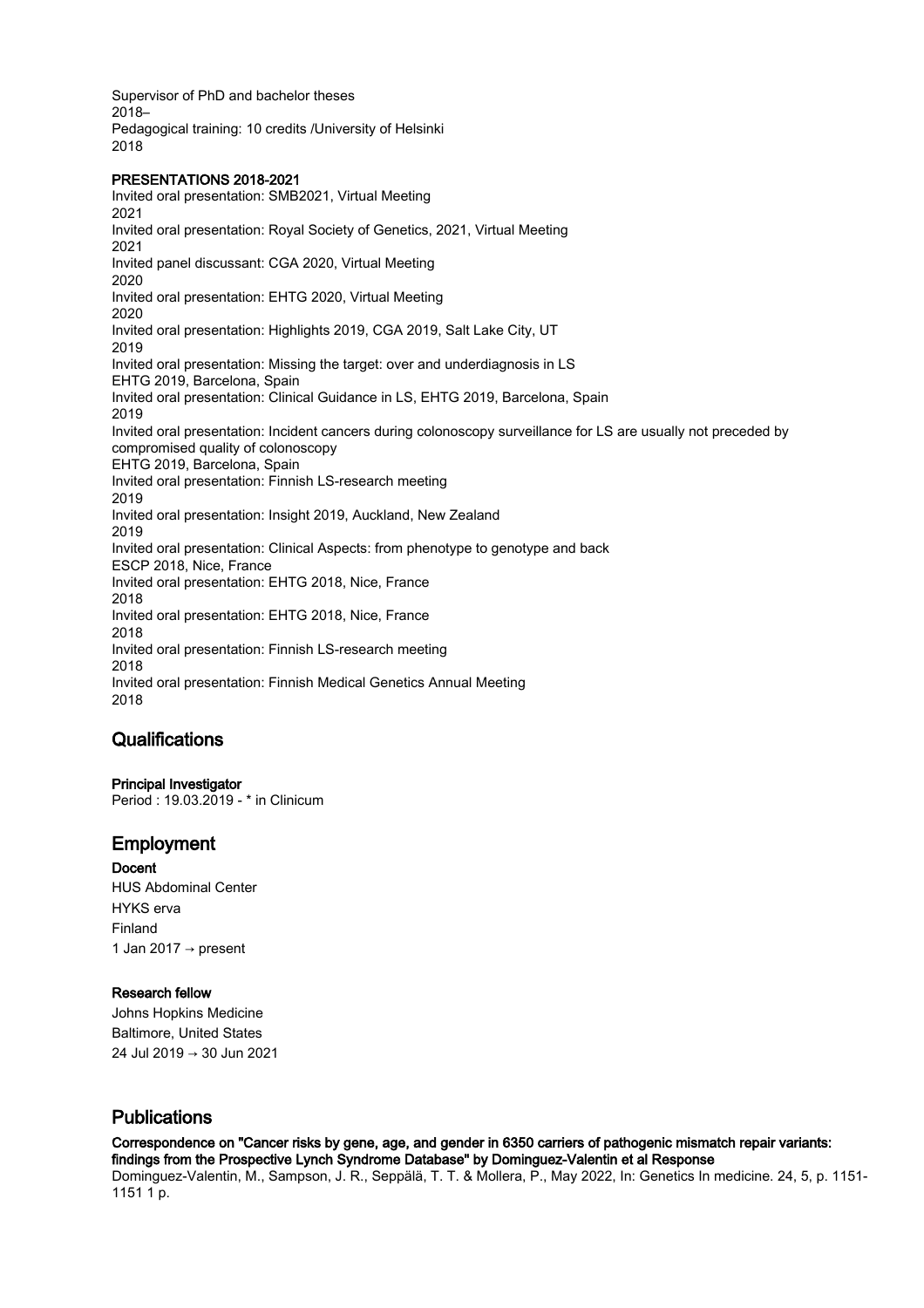#### Prognostic significance of spatial and density analysis of T lymphocytes in colorectal cancer

Elomaa, H., Ahtiainen, M., Väyrynen, S. A., Ogino, S., Nowak, J. A., Friman, M., Helminen, O., Wirta, E-V., Seppälä, T. T. , Böhm, J., Mäkinen, M. J., Mecklin, J-P., Kuopio, T. & Väyrynen, J. P., 21 Apr 2022, (E-pub ahead of print) In: British Journal of Cancer. 10 p.

#### Precision medicine in pancreatic cancer: Patient derived organoid pharmacotyping is a predictive biomarker of clinical treatment response

Seppälä, T. T., Jacquelyn, Z., Suri, R., Zlomke, H., Ivey, G., Szabolcs, A., Shubert, C., Cameron, J. L., Burns, W. R., Lafaro, K., He, J., Wolfgang, C. L., Zhou, Y., Zheng, L., Tuveson, D. A., Eshleman, J. R., Ryan, D. P., Kimmelman, A. C., Hong, T., Ting, D. T. & 2 others, Jaffee, E. M. & Burkhart, R. A., 1 Apr 2022, (E-pub ahead of print) In: Clinical Cancer Research.

#### The prognostic value of extramural venous invasion in preoperative MRI of rectal cancer patients

Lehtonen, T. M., Koskenvuo, L. E., Seppala, T. T. & Lepisto, A. H., 15 Mar 2022, (E-pub ahead of print) In: Colorectal Disease. 10 p.

#### The Different Immune Profiles of Normal Colonic Mucosa in Cancer-Free Lynch Syndrome Carriers and Lynch Syndrome Colorectal Cancer Patients

Bohaumilitzky, L., Kluck, K., Hueneburg, R., Gallon, R., Nattermann, J., Kirchner, M., Kristiansen, G., Hommerding, O., Pfuderer, P. L., Wagner, L., Echterdiek, F., Koesegi, S., Mueller, N., Fischer, K., Nelius, N., Hartog, B., Borthwick, G., Busch, E., Haag, G. M., Blaeker, H. & 11 others, Moeslein, G., Doeberitz, M. V. K., Seppälä, T. T., Ahtiainen, M., Mecklin, J-P., Bishop, D. T., Burn, J., Stenzinger, A., Budczies, J., Kloor, M. & Ahadova, A., Mar 2022, In: Gastroenterology. 162, 3 , p. 907-+ 23 p.

#### Toisiolaki - lääketieteellisen tutkimuksen mahdollistaja vai tukahduttaja?

Reito, A., Sanmark, E., Tuovinen, T., Seppälä, T. T., Kuitunen, I., Ponkilainen, V., Ekman, E. & Kauppila, J. H., 3 Feb 2022, In: Suomen lääkärilehti. 77, 7-8

#### Solving for Chemotherapeutic Sensitivity: Adapting "Black Box" Methods to Study Patient-Derived Tumor Organoids Seppälä, T. T., Zimmerman, J. & Burkhart, R. A., Jan 2022, In: Annals of Surgical Oncology. 29, 1, p. 4-6 3 p.

#### Immunoprofiles and DNA Methylation of Inflammatory Marker Genes in Ulcerative Colitis-Associated Colorectal **Tumorigenesis**

Mäki-Nevala, S., Ukwattage, S., Wirta, E-V., Ahtiainen, M., Ristimäki, A., Seppälä, T. T., Lepistö, A., Mecklin, J-P. & Peltomäki, P., Oct 2021, In: Biomolecules. 11, 10, 17 p., 1440.

#### Descriptive study on subjective experience of genetic testing with respect to relationship, family planning and psychosocial wellbeing among women with lynch syndrome

Kalamo, M., Mäenpää, J., Seppälä, T., Mecklin, J-P., Pylvänäinen, K. & Staff, S., 14 Sep 2021, In: Hereditary Cancer in Clinical Practice. 19, 1, 7 p., 38.

#### Can Pancreatic Organoids Help in the Treatment of Pancreatic Cancer?

Seppälä, T. T. & Burkhart, R. A., Sep 2021, In: Advances in Surgery. 55, p. 215-229 15 p.

#### Characteristics of Early-Onset vs Late-Onset Colorectal Cancer A Review

REACCT Collaborative, Zaborowski, A. M., Abdile, A., Lepistö, A. & Seppälä, T. T., Sep 2021, In: JAMA surgery. 156, 9, p. 865-874 10 p.

#### Towards evidence-based personalised precision medicine for Lynch syndrome

Moller, P., Sampson, J. R., Dominguez-Valentin, M. & Seppälä, T. T., Sep 2021, In: Lancet Oncology. 22, 9, p. E383-E383 1 p.

#### Genetic and Epigenetic Characteristics of Inflammatory Bowel Disease–Associated Colorectal Cancer

Rajamäki, K., Taira, A., Katainen, R., Välimäki, N., Kuosmanen, A., Plaketti, R-M., Seppälä, T. T., Ahtiainen, M., Wirta, E-V., Vartiainen, E., Sulo, P., Ravantti, J., Lehtipuro, S., Granberg, K. J., Nykter, M., Tanskanen, T., Ristimäki, A., Koskensalo, S., Renkonen-Sinisalo, L., Lepistö, A. & 6 others, Böhm, J., Taipale, J., Mecklin, J-P., Aavikko, M., Palin, K. &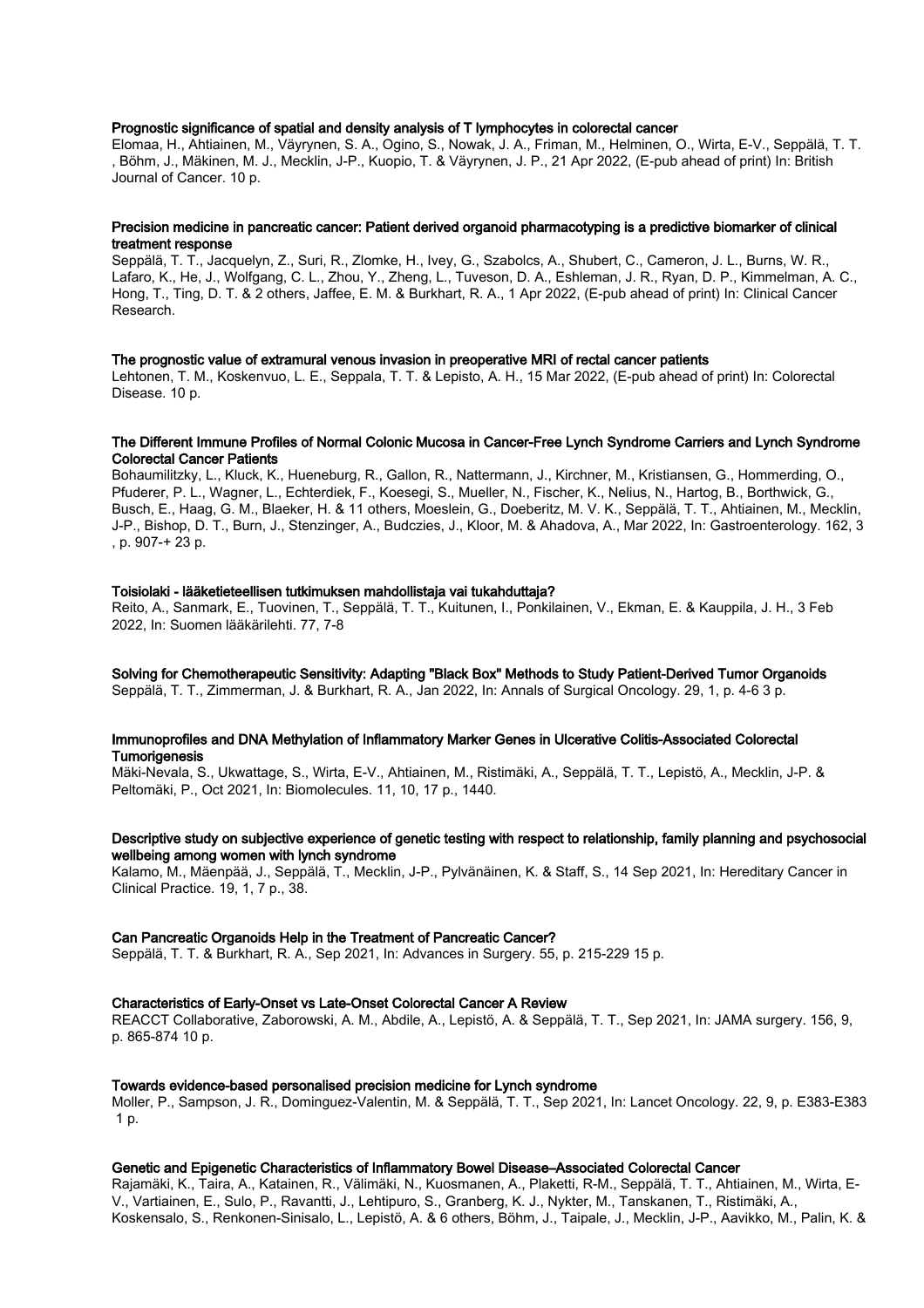#### No Difference in Penetrance between Truncating and Missense/Aberrant Splicing Pathogenic Variants in MLH1 and MSH2: A Prospective Lynch Syndrome Database Study

PLSD, Dominguez-Valentin, M., Plazzer, J-P., Sampson, J. R., Renkonen-Sinisalo, L., Lepistö, A., Peltomäki, P., Lindberg, L. & Seppälä, T. T., Jul 2021, In: Journal of clinical medicine. 10, 13, 12 p., 2856.

#### Variation in the risk of colorectal cancer in families with Lynch syndrome: a retrospective cohort study

IMRC, Win, A. K., Dowty, J. G., Reece, J. C., Seppälä, T. T. & Jenkins, M., Jul 2021, In: Lancet Oncology. 22, 7, p. 1014- 1022 9 p.

#### Somatic mutation profiles as molecular classifiers of ulcerative colitis-associated colorectal cancer

Mäki-Nevala, S., Ukwattage, S., Olkinuora, A., Almusa, H., Ahtiainen, M., Ristimäki, A., Seppälä, T., Lepistö, A., Mecklin, J-P. & Peltomäki, P., 15 Jun 2021, In: International Journal of Cancer. 148, 12, p. 2997-3007 11 p.

Distinct Mutational Profile of Lynch Syndrome Colorectal Cancers Diagnosed under Regular Colonoscopy Surveillance Ahadova, A., Pfuderer, P. L., Ahtiainen, M., Ballhausen, A., Bohaumilitzky, L., Kösegi, S., Müller, N., Tang, Y. L., Kosmalla, K., Witt, J., Endris, V., Stenzinger, A., von Knebel Doeberitz, M., Bläker, H., Renkonen-Sinisalo, L., Lepistö, A., Böhm, J., Mecklin, J-P., Seppälä, T. T. & Kloor, M., Jun 2021, In: Journal of clinical medicine. 10, 11, 17 p., 2458.

#### European guidelines from the EHTG and ESCP for Lynch syndrome: an updated third edition of the Mallorca guidelines based on gene and gender

the European Hereditary Tumour Group (EHTG), European Society of Coloproctology (ESCP), Seppälä, T. T., Latchford, A., Negoi, I. & Möslein, G., May 2021, In: British Journal of Surgery. 108, 5, p. 484-498 15 p.

#### Uptake of hysterectomy and bilateral salpingooophorectomy in carriers of pathogenic mismatch repair variants: a Prospective Lynch Syndrome Database report

Seppala, TT., Dominguez-Valentin, M., Crosbie, EJ., Engel, C., Aretz, S., Macrae, F., Winship, I., Capella, G., Thomas, H., Hovig, E., Nielsen, M., Sijmons, RH., Bertario, L., Bonanni, B., Tibiletti, MG., Cavestro, GM., Mints, M., Gluck, N., Katz, L., Heinimann, K. & 66 others, Vaccaro, CA., Green, K., Lalloo, F., Hill, J., Schmiegel, W., Vangala, D., Perne, C., Strauss, HG., Tecklenburg, J., Holinski-Feder, E., Steinke-Lange, V., Mecklin, JP., Plazzer, JP., Pineda, M., Navarro, M., Vida, JB. , Kariv, R., Rosner, G., Pinero, TA., Pavicic, W., Kalfayan, P., Ten Broeke, SW., Jenkins, MA., Sunde, L., Bernstein, I., Burn, J., Greenblatt, M., Cappel, WHDTN., Della Valle, A., Lopez-Koestner, F., Alvarez, K., Buttner, R., Gorgens, H., Morak, M., Holzapfel, S., Huneburg, R., Doeberitz, MV., Loeffler, M., Redler, S., Weitz, J., Pylvanainen, K., Renkonen-Sinisalo, L., Lepisto, A., Hopper, JL., Win, AK., Lindor, NM., Gallinger, S., Marchand, LL., Newcomb, PA., Figueiredo, JC., Thibodeau, SN., Therkildsen, C., Wadt, KAW., Mourits, MJE., Ketabi, Z., Denton, OG., Rodland, EA., Vasen, H., Neffa, F. , Esperon, P., Tjandra, D., Moslein, G., Rokkones, E., Sampson, JR., Evans, DG. & Moller, P., May 2021, In: European Journal of Cancer. 148, p. 124-133 10 p.

#### Body Weight, Physical Activity, and Risk of Cancer in Lynch Syndrome

Sievanen, T., Tormakangas, T., Laakkonen, E. K., Mecklin, J-P., Pylvänäinen, K., Seppälä, T. T., Peltomäki, P., Sipila, S. & Sillanpää, E., Apr 2021, In: Cancers. 13, 8, 15 p., 1849.

#### Immune Contexture of MMR-Proficient Primary Colorectal Cancer and Matched Liver and Lung Metastases

Ahtiainen, M., Elomaa, H., Vayrynen, J. P., Wirta, E-V., Kuopio, T., Helminen, O., Seppala, T. T., Kellokumpu, I. & Mecklin, J-P., Apr 2021, In: Cancers. 13, 7, 16 p., 1530.

#### Impact of Age and Comorbidity on Multimodal Management and Survival from Colorectal Cancer: A Population-Based **Study**

Kellokumpu, I., Kairaluoma, M., Mecklin, J-P., Kellokumpu, H., Väyrynen, V., Wirta, E-V., Sihvo, E., Kuopio, T. & Seppälä, T. T., Apr 2021, In: Journal of clinical medicine. 10, 8, 13 p., 1751.

#### Letter to the Editor-Recent advances in Lynch syndrome

Moller, P., Sampson, J., Dominguez-Valentin, M., Burn, J., Sunde, L., Moeslein, G., Mecklin, J-P. & Seppälä, T., Apr 2021 , In: Familial Cancer. 20, 2, p. 117-118 2 p.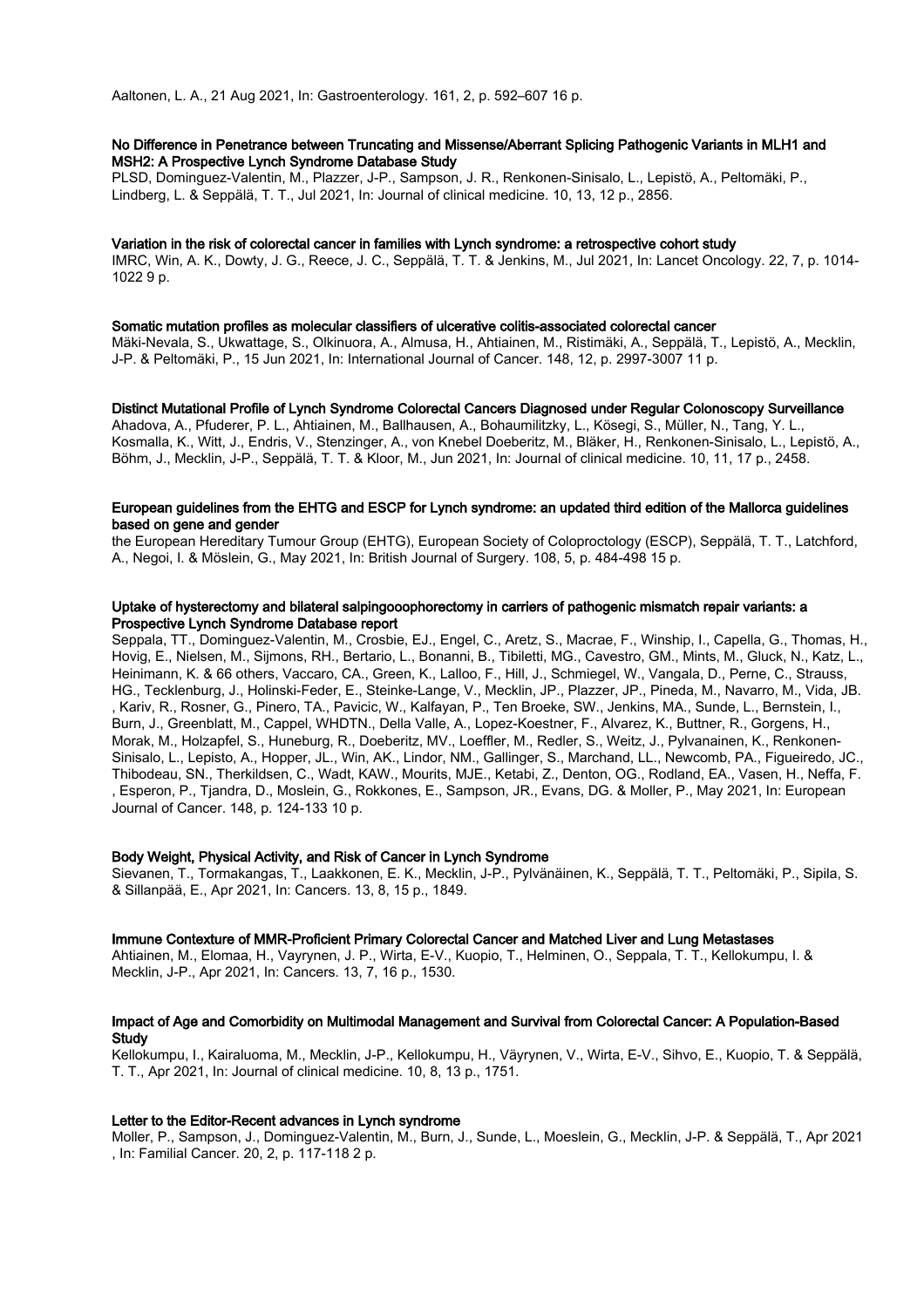#### The "unnatural" history of colorectal cancer in Lynch syndrome: Lessons from colonoscopy surveillance

Ahadova, A., Seppälä, T. T., Engel, C., Gallon, R., Burn, J., Holinski-Feder, E., Steinke-Lange, V., Moeslein, G., Nielsen, M., ten Broeke, S. W., Laghi, L., Dominguez-Valentin, M., Capella, G., Macrae, F., Scott, R., Hueneburg, R., Nattermann, J., Hoffmeister, M., Brenner, H., Blaeker, H. & 6 others, Doeberitz, M. V. K., Sampson, J. R., Vasen, H., Mecklin, J-P., Moller, P. & Kloor, M., 15 Feb 2021, In: International Journal of Cancer. 148, 4, p. 800-811 12 p.

#### Analysis in the Prospective Lynch Syndrome Database identifies sarcoma as part of the Lynch syndrome tumor spectrum PLSD Collaborators, Dominguez-Valentin, M., Sampson, J. R., Møller, P. & Seppälä, T. T., 15 Jan 2021, In: International Journal of Cancer. 148, 2, p. 512-513 2 p.

#### Risk-reducing hysterectomy and bilateral salpingo-oophorectomy in female heterozygotes of pathogenic mismatch repair variants: a Prospective Lynch Syndrome Database report

Dominguez-Valentin, M., Crosbie, E. J., Engel, C., Aretz, S., Macrae, F., Winship, I., Capella, G., Thomas, H., Nakken, S., Hovig, E., Nielsen, M., Sijmons, R. H., Bertario, L., Bonanni, B., Tibiletti, M. G., Cavestro, G. M., Mints, M., Gluck, N., Katz, L., Heinimann, K. & 68 others, Vaccaro, C. A., Green, K., Lalloo, F., Hill, J., Schmiegel, W., Vangala, D., Perne, C., Strauss, H-G., Tecklenburg, J., Holinski-Feder, E., Steinke-Lange, V., Mecklin, J-P., Plazzer, J-P., Pineda, M., Navarro, M. , Brunet Vidal, J., Kariv, R., Rosner, G., Alejandra Pinero, T., Laura Gonzalez, M., Kalfayan, P., Ryan, N., Ten Broeke, S. W., Jenkins, M. A., Sunde, L., Bernstein, I., Burn, J., Greenblatt, M., Cappel, W. H. D. V. T. N., Della Valle, A., Lopez-Koestner, F., Alvarez, K., Buettner, R., Goergens, H., Morak, M., Holzapfel, S., Hueneburg, R., Doeberitz, M. V. K., Loeffler, M., Rahner, N., Weitz, J., Pylvanainen, K., Renkonen-Sinisalo, L., Lepisto, A., Auranen, A., Hopper, J. L., Win, A. K., Haile, R. W., Lindor, N. M., Gallinger, S., Le Marchand, L., Newcomb, P. A., Figueiredo, J. C., Thibodeau, S. N., Therkildsen, C., Okkels, H., Ketabi, Z., Denton, O. G., Rodland, E. A., Vasen, H., Neffa, F., Esperon, P., Tjandra, D., Moeslein, G., Sampson, J. R., Evans, D. G., Seppälä, T. T. & Møller, P., 1 Dec 2020, (E-pub ahead of print) In: Genetics In medicine. 8 p.

#### The shared frameshift mutation landscape of microsatellite-unstable cancers suggests immunoediting during tumor evolution

Ballhausen, A., Przybilla, M. J., Jendrusch, M., Haupt, S., Pfaffendorf, E., Seidler, F., Witt, J., Hernandez Sanchez, A., Urban, K., Draxlbauer, M., Krausert, S., Ahadova, A., Kalteis, M. S., Pfuderer, P. L., Heid, D., Stichel, D., Gebert, J., Bonsack, M., Schott, S., Blaeker, H. & 10 others, Seppälä, T., Mecklin, J-P., Ten Broeke, S., Nielsen, M., Heuveline, V., Krzykalla, J., Benner, A., Riemer, A. B., von Knebel Doeberitz, M. & Kloor, M., 21 Sep 2020, In: Nature Communications. 11, 1, 13 p., 4740.

Patient-derived Organoid Pharmacotyping is a Clinically Tractable Strategy for Precision Medicine in Pancreatic Cancer Seppälä, T. T., Zimmerman, J. W., Sereni, E., Plenker, D., Suri, R., Rozich, N., Blair, A., Thomas, D. L., Teinor, J., Javed, A., Patel, H. M., Cameron, J. L., Burns, W. R., He, J., Tuveson, D. A., Jaffee, E. M., Eshleman, J. R., Szabolcs, A., Ryan, D. P., Ting, D. T. & 2 others, Wolfgang, C. L. & Burkhart, R. A., Sep 2020, In: Annals of Surgery. 272, 3, p. 427-435 9 p.

#### Incidence and management of patients with colorectal cancer and synchronous and metachronous colorectal metastases: a population-based study

Väyrynen, V., Wirta, E. -V., Seppälä, T., Sihvo, E., Mecklin, J. -P., Vasala, K. & Kellokumpu, I., Aug 2020, In: BMJ Open. 4 , 4, p. 685-692 8 p.

#### Prognostic Value of Immune Environment Analysis in Small Bowel Adenocarcinomas with Verified Mutational Landscape and Predisposing Conditions

Wirta, E-V., Szeto, S., Hänninen, U., Ahtiainen, M., Böhm, J., Mecklin, J-P., Aaltonen, L. A. & Seppälä, T. T., Aug 2020, In: Cancers. 12, 8, 19 p., 2018.

#### Risk-Reducing Gynecological Surgery in Lynch Syndrome: Results of an International Survey from the Prospective Lynch Syndrome Database

Dominguez-Valentin, M., Seppälä, T. T., Engel, C., Aretz, S., Macrae, F., Winship, I., Capella, G., Thomas, H., Hovig, E., Nielsen, M., Sijmons, R. H., Bertario, L., Bonanni, B., Tibiletti, M. G., Cavestro, G. M., Mints, M., Gluck, N., Katz, L., Heinimann, K., Vaccaro, C. A. & 25 others, Green, K., Lalloo, F., Hill, J., Schmiegel, W., Vangala, D., Perne, C., Strauss, H-G., Tecklenburg, J., Holinski-Feder, E., Steinke-Lange, V., Mecklin, J-P., Plazzer, J-P., Pineda, M., Navarro, M., Vidal, J. B., Kariv, R., Rosner, G., Alejandra Pinero, T., Laura Gonzalez, M., Kalfayan, P., Sampson, J. R., Ryan, N. A. J., Evans, D. G., Moller, P. & Crosbie, E. J., 18 Jul 2020, In: Journal of clinical medicine. 9, 7, 8 p., 2290.

#### Cancer prevention with aspirin in hereditary colorectal cancer (Lynch syndrome), 10-year follow-up and registry-based 20 year data in the CAPP2 study: a double-blind, randomised, placebo-controlled trial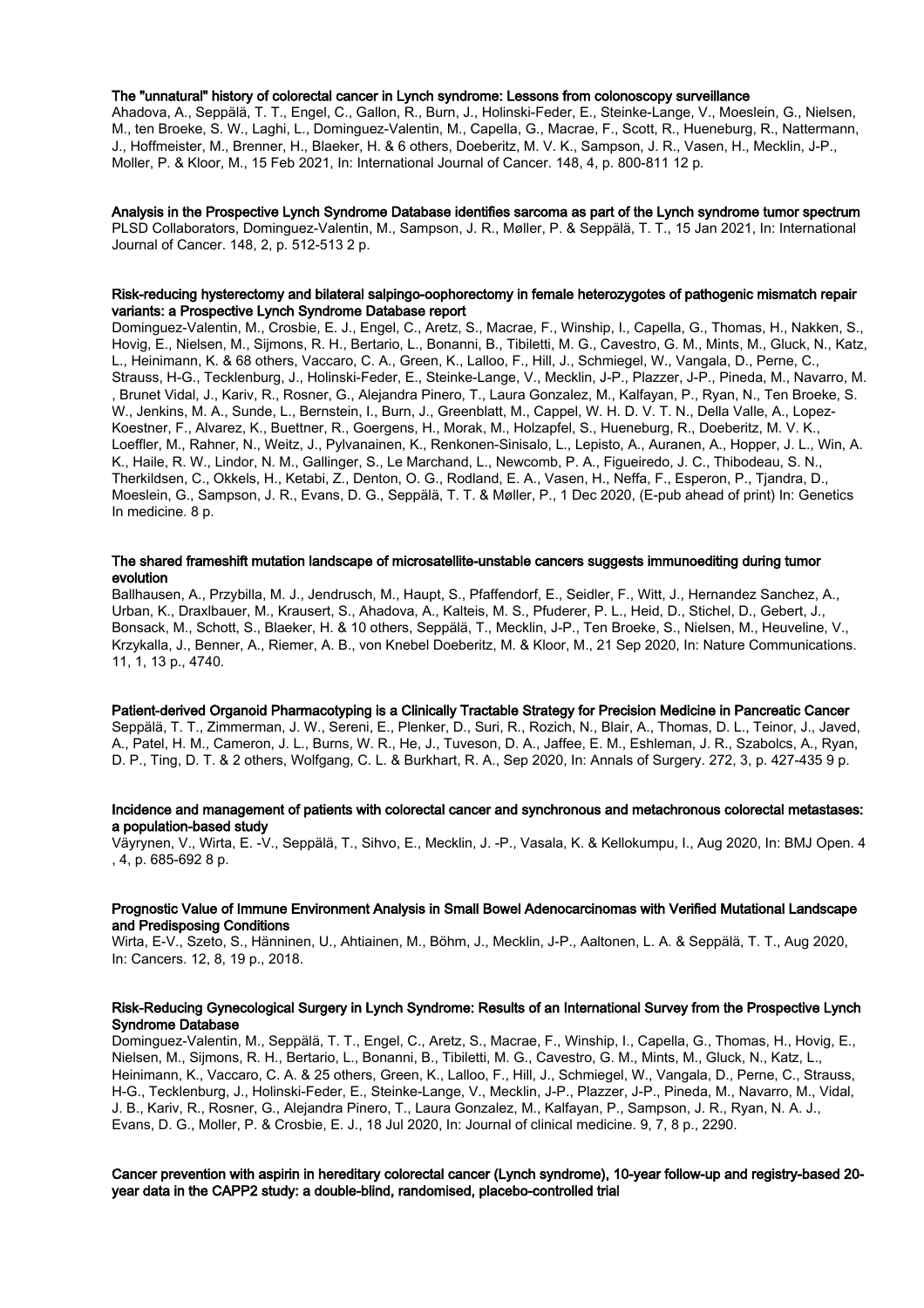The CAPP2 Investigators, Burn, J., Sheth, H., Elliott, F., Mecklin, J-P., Seppälä, T. T., Pylvänäinen, K. & Bishop, D. T., 13 Jun 2020, In: Lancet. 395, 10240, p. 1855-1863 9 p.

#### Prospective observational data informs understanding and future management of Lynch syndrome: insights from the Prospective Lynch Syndrome Database (PLSD)

Seppälä, T. T., Dominguez-Valentin, M., Sampson, J. R. & Møller, P., 8 Jun 2020, (E-pub ahead of print) In: Familial Cancer. 5 p.

#### Associations of Pathogenic Variants in MLH1, MSH2, and MSH6 With Risk of Colorectal Adenomas and Tumors and With Somatic Mutations in Patients With Lynch Syndrome

German HNPCC Consortium, Dutch Lynch Syndrome Collaborative, Finnish Lynch Syndrome Registry, Engel, C., Ahadova, A., Seppälä, T. T., Lepistö, A., Renkonen-Sinisalo, L. & Vasen, H. F., Apr 2020, In: Gastroenterology. 158, 5, p. 1326-1333 8 p.

#### Factors associated with decision-making on prophylactic hysterectomy and attitudes towards gynecological surveillance among women with Lynch syndrome (LS): a descriptive study

Kalamo, M. H., Mäenpää, J. U., Seppälä, T. T., Mecklin, J. P., Huhtala, H., Sorvettula, K., Pylvänäinen, K. & Staff, S., Apr 2020, In: Familial Cancer. 19, 2, p. 177-182 6 p.

#### Response to Response to Dominguez-Valentin M et al. 2019: Cancer risks by gene, age, and gender in 6350 carriers of pathogenic mismatch repair variants: findings from the Prospective Lynch Syndrome Database

Sampson, J., Dominguez-Valentin, M., Seppälä, T. & Møller, P., Apr 2020, In: Genetics In medicine. 22, 4, p. 813-814 2 p.

#### Cancer risks by gene, age, and gender in 6350 carriers of pathogenic mismatch repair variants: findings from the Prospective Lynch Syndrome Database

Dominguez-Valentin, M., Sampson, J. R., Seppälä, T. T., Ten Broeke, S. W., Plazzer, J-P., Nakken, S., Engel, C., Aretz, S., Jenkins, M. A., Sunde, L., Bernstein, I., Capella, G., Balaguer, F., Thomas, H., Evans, D. G., Burn, J., Greenblatt, M., Hovig, E., de Vos Tot Nederveen Cappel, W. H., Sijmons, R. H. & 68 others, Bertario, L., Tibiletti, M. G., Cavestro, G. M., Lindblom, A., Della Valle, A., Lopez-Köstner, F., Gluck, N., Katz, L. H., Heinimann, K., Vaccaro, C. A., Büttner, R., Görgens, H., Holinski-Feder, E., Morak, M., Holzapfel, S., Hüneburg, R., Knebel Doeberitz, M. V., Loeffler, M., Rahner, N. , Schackert, H. K., Steinke-Lange, V., Schmiegel, W., Vangala, D., Pylvänäinen, K., Renkonen-Sinisalo, L., Hopper, J. L., Win, A. K., Haile, R. W., Lindor, N. M., Gallinger, S., Le Marchand, L., Newcomb, P. A., Figueiredo, J. C., Thibodeau, S. N. , Wadt, K., Therkildsen, C., Okkels, H., Ketabi, Z., Moreira, L., Sánchez, A., Serra-Burriel, M., Pineda, M., Navarro, M., Blanco, I., Green, K., Lalloo, F., Crosbie, E. J., Hill, J., Denton, O. G., Frayling, I. M., Rødland, E. A., Vasen, H., Mints, M., Neffa, F., Esperon, P., Alvarez, K., Kariv, R., Rosner, G., Pinero, T. A., Gonzalez, M. L., Kalfayan, P., Tjandra, D., Winship, I. M., Macrae, F., Möslein, G., Mecklin, J-P., Nielsen, M. & Møller, P., Jan 2020, In: Genetics In medicine. 22, 1, p. 15-25 11 p.

#### Lynchin oireyhtymän syöpää ehkäisevä seuranta muuttuu geenikohtaiseksi : asetyylisalisyylihapon tehosta vakuuttavaa näyttöä ja rokote kehitteillä

Seppälä, T. & Mecklin, J-P., 2020, In: Duodecim. 136, 17, p. 1867-1869 3 p.

#### Incident colorectal cancer in Lynch syndrome is usually not preceded by compromised quality of colonoscopy

Lappalainen, J., Holmström, D., Lepistö, A., Saarnio, J., Mecklin, J-P. & Seppälä, T., Dec 2019, In: Scandinavian Journal of Gastroenterology. 54, 12, p. 1473–1480 9 p.

#### Survival by colon cancer stage and screening interval in Lynch syndrome: a prospective Lynch syndrome database report Dominguez-Valentin, M., Seppälä, T. T., Sampson, J. R., Macrae, F., Winship, I., Evans, D. G., Scott, R. J., Burn, J., Moeslein, G., Bernstein, I., Pylvaenaeinen, K., Renkonen-Sinisalo, L., Lepistö, A., Lindblom, A., Plazzer, J-P., Tjandra, D., Thomas, H., Green, K., Lalloo, F., Crosbie, E. J. & 23 others, Hill, J., Capella, G., Pineda, M., Navarro, M., Vidal, J. B., Ronlund, K., Nielsen, R. T., Yilmaz, M., Elvang, L. L., Katz, L., Nielsen, M., ten Broeke, S. W., Nakken, S., Hovig, E.,

Sunde, L., Kloor, M., Doeberitz, M. V. K., Ahadova, A., Lindor, N., Steinke-Lange, V., Holinski-Feder, E., Mecklin, J-P. & Moller, P., 14 Oct 2019, In: Hereditary Cancer in Clinical Practice. 17, 1, 6 p., 28.

#### Retrotransposon insertions can initiate colorectal cancer and are associated with poor survival

Cajuso, T., Sulo, P., Tanskanen, T., Katainen, R., Taira, A., Hanninen, U. A., Kondelin, J., Forsstrom, L., Valimaki, N., Aavikko, M., Kaasinen, E., Ristimaki, A., Koskensalo, S., Lepisto, A., Renkonen-Sinisalo, L., Seppala, T., Kuopio, T., Bohm, J., Mecklin, J-P., Kilpivaara, O. & 3 others, Pitkanen, E., Palin, K. & Aaltonen, L. A., 6 Sep 2019, In: Nature Communications. 10, 9 p., 4022.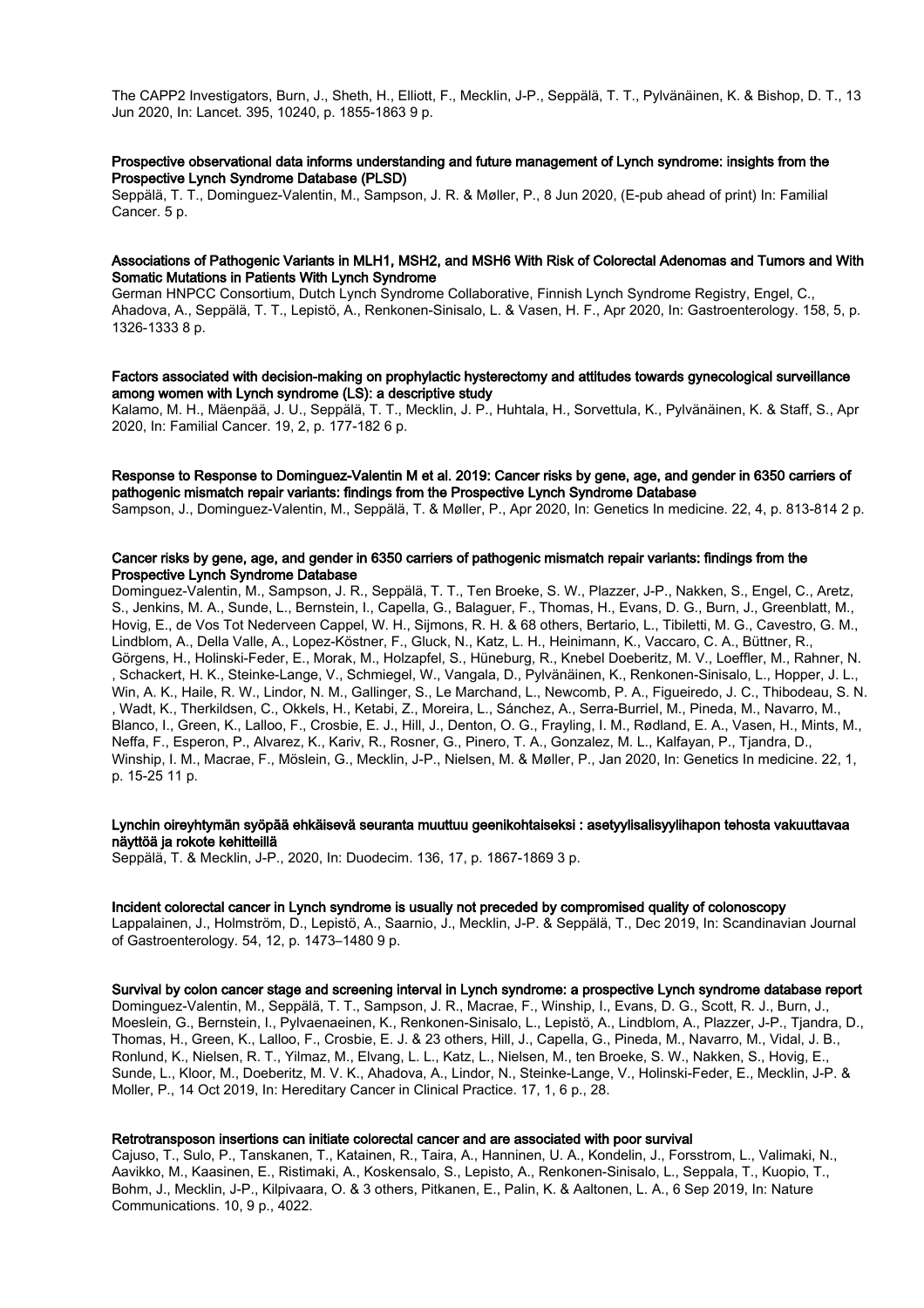#### Epidemiological, clinical and molecular characterization of Lynch-like syndrome: A population-based study

Porkka, N., Lahtinen, L., Ahtiainen, M., Böhm, J. P., Kuopio, T., Eldfors, S., Mecklin, J-P., Seppälä, T. T. & Peltomäki, P., 1 Jul 2019, In: International Journal of Cancer. 145, 1, p. 87-98 12 p.

#### The shared mutation and neoantigen landscape of MMR-deficient colorectal cancers suggests immunoediting during tumor evolution

Kloor, M., Ballhausen, A., Przybilla, M., Jendrusch, M., Pfaffendorf, E., Draxlbauer, M., Seidler, F., Krausert, S., Ahadova, A., Kalteis, S., Heid, D., Gebert, J., Bonsack, M., Schott, S., Blaeker, H., Seppälä, T. T., Mecklin, J-P., Ten Broeke, S., Nielsen, M., Krzykalla, J. & 3 others, Benner, A., Riemer, A. & Doeberitz, M. V. K., Jul 2019, In: Cancer Research. 79, 13 s , 3 p., 571.

#### Combined prognostic value of CD274 (PD-L1)/PDCDI (PD-1) expression and immune cell infiltration in colorectal cancer as per mismatch repair status

Ahtiainen, M., Wirta, E-V., Kuopio, T., Seppälä, T., Rantala, J., Mecklin, J-P. & Böhm, J., Jun 2019, In: Modern Pathology. 32, 6, p. 866-883 18 p.

#### Exome and immune cell score analyses reveal great variation within synchronous primary colorectal cancers

Hanninen, U. A., Wirta, E-V., Katainen, R., Tanskanen, T., Hamberg, J., Taipale, M., Böhm, J., Renkonen-Sinisalo, L., Lepistö, A., Forsström, L. M., Pitkänen, E., Palin, K., Seppälä, T. T., Mäkinen, N., Mecklin, J-P. & Aaltonen, L. A., 30 Apr 2019, In: British Journal of Cancer. 120, 9, p. 922-930 9 p.

### Lack of association between screening interval and cancer stage in Lynch syndrome may be accounted for by overdiagnosis; a prospective Lynch syndrome database report

Seppala, T. T., Ahadova, A., Dominguez-Valentin, M., Macrae, F., Evans, D. G., Therkildsen, C., Sampson, J., Scott, R., Burn, J., Möslein, G., Bernstein, I., Holinski-Feder, E., Pylvänäinen, K., Renkonen-Sinisalo, L., Lepistö, A., Lautrup, C. K., Lindblom, A., Plazzer, J-P., Winship, I., Tjandra, D. & 37 others, Katz, L. H., Aretz, S., Hueneburg, R., Holzapfel, S., Heinimann, K., Della Valle, A., Neffa, F., Gluck, N., Cappel, W. H. D. V. T. N., Vasen, H., Morak, M., Steinke-Lange, V., Engel, C., Rahner, N., Schmiegel, W., Vangala, D., Thomas, H., Green, K., Lalloo, F., Crosbie, E. J., Hill, J., Capella, G., Pineda, M., Navarro, M., Blanco, I., ten Broeke, S., Nielsen, M., Ljungmann, K., Nakken, S., Lindor, N., Frayling, I., Hovig, E., Sunde, L., Kloor, M., Mecklin, J-P., Kalager, M. & Moller, P., 28 Feb 2019, In: Hereditary Cancer in Clinical Practice. 17 , 8 p., 8.

#### Geenitieto muuttaa syöpäkirurgiaa

Seppälä, T. & Meretoja, T., 2019, In: Duodecim. 135, 19, p. 1830-1837 8 p.

#### Lynchin oireyhtymä ei lisää rintasyövän riskiä

Seppälä, T., Renkonen-Sinisalo, L. & Lepistö, A., 2019, In: Suomen lääkärilehti. 74, 17, p. 1026 1 p.

#### No Difference in Colorectal Cancer Incidence or Stage at Detection by Colonoscopy Among 3 Countries With Different Lynch Syndrome Surveillance Policies

German HNPCC Consortium, Dutch Lynch Syndrome & Finnish Lynch Syndrome Registry, Nov 2018, In: Gastroenterology. 155, 5, p. 1400-+ 12 p.

#### Cancer risk and survival in path\_MMR carriers by gene and gender up to 75 years of age: a report from the Prospective Lynch Syndrome Database

Moller, P., Seppala, T. T., Bernstein, I., Holinski-Feder, E., Sala, P., Evans, D. G., Lindblom, A., Macrae, F., Blanco, I., Sijmons, R. H., Jeffries, J., Vasen, H. F. A., Burn, J., Nakken, S., Hovig, E., Rodland, E. A., Tharmaratnam, K., Cappel, W. H. D. V. T. N., Hill, J., Wijnen, J. T. & 19 others, Jenkins, M. A., Green, K., Lalloo, F., Sunde, L., Mints, M., Bertario, L., Pineda, M., Navarro, M., Morak, M., Renkonen-Sinisalo, L., Valentin, M. D., Frayling, I. M., Plazzer, J-P., Pylvanainen, K., Genuardi, M., Mecklin, J-P., Moeslein, G., Sampson, J. R. & Capella, G., Jul 2018, In: Gut. 67, 7, p. 1306-1316 11 p.

#### Uptake of genetic testing by the children of Lynch syndrome variant carriers across three generations

Seppala, T. T., Pylvanainen, K. & Mecklin, J-P., Nov 2017, In: European Journal of Human Genetics. 25, 11, p. 1237-1245 9 p.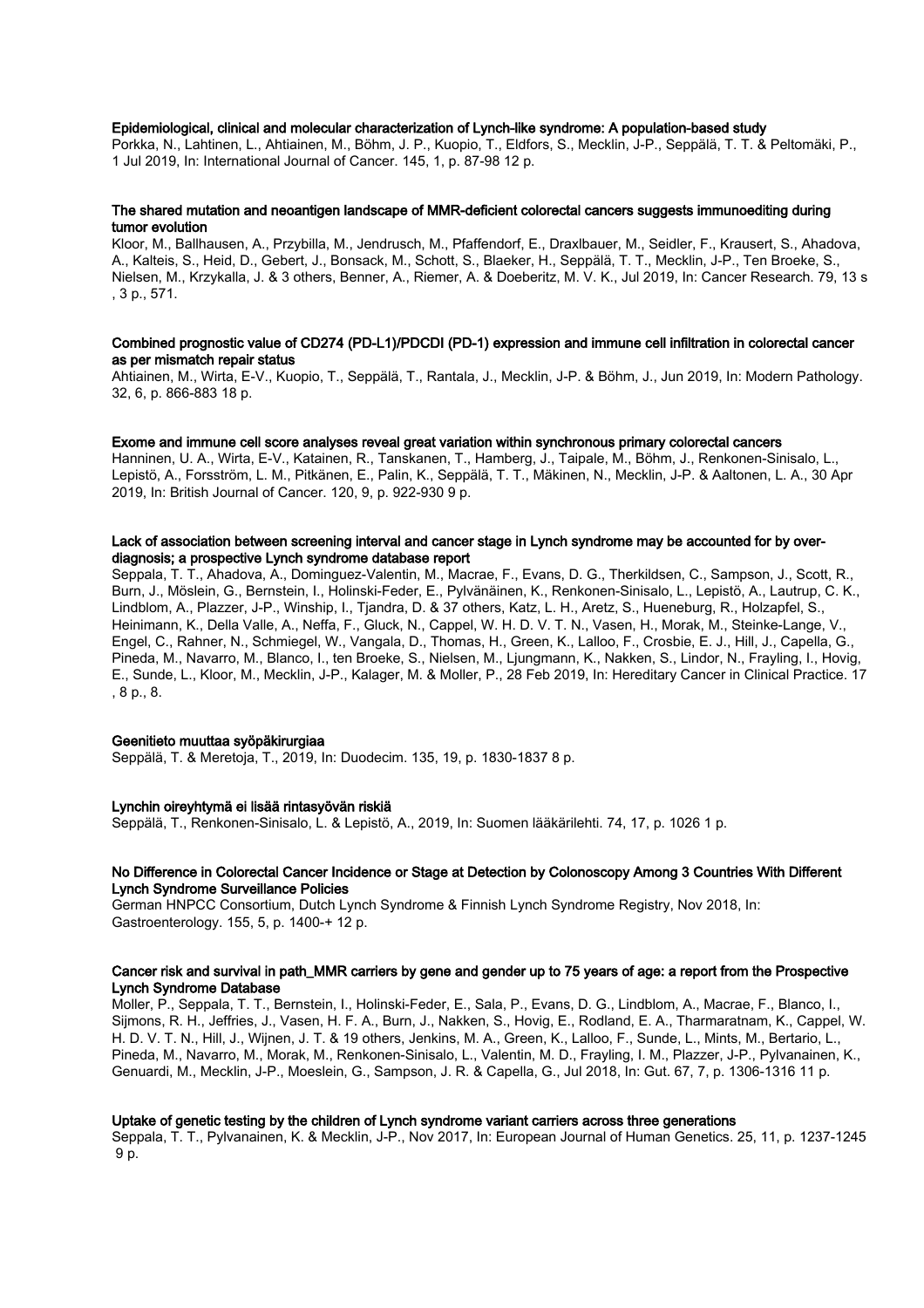#### Colorectal cancer incidence in path\_MLH1 carriers subjected to different follow-up protocols: a Prospective Lynch Syndrome Database report

Seppala, T., Pylvanainen, K., Evans, D. G., Jarvinen, H., Renkonen-Sinisalo, L., Bernstein, I., Holinski-Feder, E., Sala, P., Lindblom, A., Macrae, F., Blanco, I., Sijmons, R., Jeffries, J., Vasen, H., Burn, J., Nakken, S., Hovig, E., Rodland, E. A., Tharmaratnam, K., Cappel, W. H. D. V. T. N. & 20 others, Hill, J., Wijnen, J., Jenkins, M., Genuardi, M., Green, K., Lalloo, F., Sunde, L., Mints, M., Bertario, L., Pineda, M., Navarro, M., Morak, M., Frayling, I. M., Plazzer, J-P., Sampson, J. R., Capella, G., Moslein, G., Mecklin, J-P., Moller, P. & Collaboration Mallorca Grp, 10 Oct 2017, In: Hereditary Cancer in Clinical Practice. 15, 10 p., 18.

#### Incidence of and survival after subsequent cancers in carriers of pathogenic MMR variants with previous cancer: a report from the prospective Lynch syndrome database

Moller, P., Seppälä, T., Bernstein, I., Holinski-Feder, E., Sala, P., Evans, D. G., Lindblom, A., Macrae, F., Blanco, I., Sijmons, R., Jeffries, J., Vasen, H., Burn, J., Nakken, S., Hovig, E., Rodland, E. A., Tharmaratnam, K., Cappel, W. H. D. V. T. N., Hill, J., Wijnen, J. & 19 others, Jenkins, M., Green, K., Lalloo, F., Sunde, L., Mints, M., Bertario, L., Pineda, M., Navarro, M., Morak, M., Renkonen-Sinisalo, L., Frayling, I. M., Plazzer, J-P., Pylvanainen, K., Genuardi, M., Mecklin, J-P., Moslein, G., Sampson, J. R., Capella, G. & Mallorca Grp, Sep 2017, In: Gut. 66, 9, p. 1657-1664 8 p.

#### Subtotal Colectomy for Colon Cancer Reduces the Need for Subsequent Surgery in Lynch Syndrome

Renkonen-Sinisalo, L., Seppälä, T. T., Järvinen, H. J. & Mecklin, J-P., Aug 2017, In: Diseases of the Colon & Rectum. 60, 8, p. 792-799 8 p.

#### Cancer incidence and survival in Lynch syndrome patients receiving colonoscopic and gynaecological surveillance: first report from the prospective Lynch syndrome database

Moller, P., Seppälä, T., Bernstein, I., Holinski-Feder, E., Sala, P., Evans, D. G., Lindblom, A., Macrae, F., Blanco, I., Sijmons, R., Jeffries, J., Vasen, H., Burn, J., Nakken, S., Hovig, E., Rodland, E. A., Tharmaratnam, K., Cappel, W. H. D. V. T. N., Hill, J., Wijnen, J. & 17 others, Green, K., Lalloo, F., Sunde, L., Mints, M., Bertario, L., Pineda, M., Navarro, M., Morak, M., Renkonen-Sinisalo, L., Frayling, I. M., Plazzer, J-P., Pylvanainen, K., Sampson, J. R., Capella, G., Mecklin, J-P., Moslein, G. & Mallorca Grp, Mar 2017, In: Gut. 66, 3, p. 464-472 9 p.

#### Immunoscore in mismatch repair-proficient and -deficient colon cancer

Wirta, E-V., Seppälä, T., Friman, M., Väyrynen, J., Ahtiainen, M., Kautiainen, H., Kuopio, T., Kellokumpu, I., Mecklin, J-P. & Böhm, J., 2017, In: The Journal of Pathology. Clinical Research. 3, 3, p. 203-213 11 p.

#### Lynchin oireyhtymän diagnostiikka ja hoito

Seppälä, T., Pylvänäinen, K., Renkonen-Sinisalo, L., Böhm, J., Kuopio, T., Järvinen, H. & Mecklin, J-P., 2016, In: Duodecim. 132, 3, p. 233-240 8 p.

#### De Garengeot's hernia: 40 years after Bassini inguinal hernioplasty.

Liipo, T. K. E., Seppälä, T. T. & Mattila, A. K., 1 Mar 2015, In: BMJ Case Reports. 2015, mar02 1, p. bcr2014208327 bcr2014208327

#### Coexisting ipsilateral right femoral hernia and incarcerated obturator hernia.

Seppälä, T. T. & Tuuliranta, M., 1 Feb 2015, In: BMJ Case Reports. 2015, 4, p. 171-173 3 p.

#### Amyloid-beta and Tau Dynamics in Human Brain Interstitial Fluid in Patients with Suspected Normal Pressure **Hydrocephalus**

Herukka, S-K., Rummukainen, J., Ihalainen, J., Fraunberg, M. V. U. Z., Koivisto, A. M., Nerg, O., Puli, L. K., Seppala, T. T. , Zetterberg, H., Pyykko, O. T., Helisalmi, S., Tanila, H., Alafuzoff, I., Hiltunen, M., Rinne, J., Soininen, H., Jaaskelainen, J. E. & Leinonen, V., 2015, In: Journal of Alzheimer's Disease. 46, 1, p. 261-269 9 p.

#### Comparison Between Clinical Diagnosis and CSF Biomarkers of Alzheimer Disease in Elderly Patients with Late Onset Psychosis: Helsinki Old Age Psychosis Study (HOPS)

Seppälä, T. T., Louhija, U-M., Appelberg, B., Herukka, S-K. & Juva, K., Sep 2014, In: American Journal of Geriatric Psychiatry. 22, 9, p. 908-916 9 p.

#### Cerebrospinal Fluid Biomarker and Brain Biopsy Findings in Idiopathic Normal Pressure Hydrocephalus

Pyykko, O. T., Lumela, M., Rummukainen, J., Nerg, O., Seppala, T. T., Herukka, S-K., Koivisto, A. M., Alafuzoff, I., Puli, L. , Savolainen, S., Soininen, H., Jaaskelainen, J. E., Hiltunen, M., Zetterberg, H. & Leinonen, V., 17 Mar 2014, In: PLoS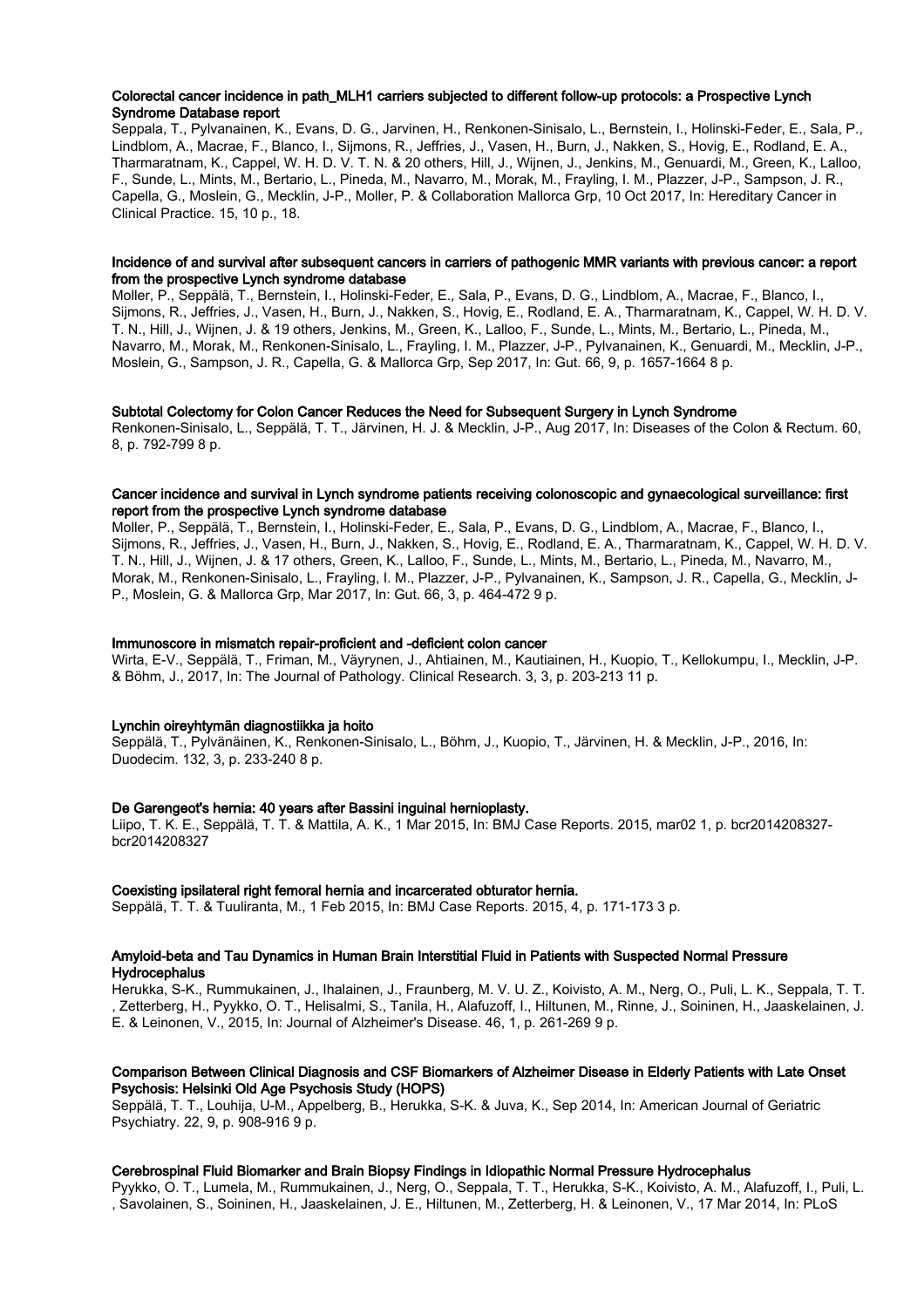One. 9, 3, 10 p., 91974.

#### Alzheimerin taudin varhaisdiagnostiikka

Seppälä, T., Herukka, S. K. S. K. & Remes, A. M. A. M., 2013, In: Duodecim. 129, 19, p. 2003-2010 8 p.

#### CSF biomarkers for Alzheimer disease correlate with cortical brain biopsy findings

Seppala, T. T., Nerg, O., Koivisto, A. M., Rummukainen, J., Puli, L., Zetterberg, H., Pyykko, O. T., Helisalmi, S., Alafuzoff, I., Hiltunen, M., Jaaskelainen, J. E., Rinne, J., Soininen, H., Leinonen, V. & Herukka, S. -K., May 2012, In: Neurology. 78, 20, p. 1568-1575 8 p.

#### Longitudinal Changes of CSF Biomarkers in Alzheimer's Disease

Seppala, T. T., Koivisto, A. M., Hartikainen, P., Helisalmi, S., Soininen, H. & Herukka, S-K., 2011, In: Journal of Alzheimer's Disease. 25, 4, p. 583-594 12 p.

#### Riittääkö Suomessa lääkäritutkijoita?

Renkonen, R., Björkroth, J., Helve, O., Louhimo, J., Rautava, P., Remes, A., Seppälä, T., Turunen, J-P., Virjo, I., Visakorpi, T. & Heikinheimo, M., 2011, In: Duodecim. 127, 10, p. 1003-1009 7 p.

#### Plasma A beta 42 and A beta 40 as markers of cognitive change in follow-up: a prospective, longitudinal, populationbased cohort study

Seppala, T. T., Herukka, S-K., Hanninen, T., Tervo, S., Hallikainen, M., Soininen, H. & Pirttila, T., Oct 2010, In: Journal of Neurology, Neurosurgery and Psychiatry. 81, 10, p. 1123-1127 5 p.

# Press/Media

#### Geenivirheen ja syövän yhteys

Toni T. Seppälä 02/11/2018 1 item of Media coverage

#### Geenivirheen ja syövän yhteys

Toni T. Seppälä 02/11/2018 1 item of Media coverage

#### Harvempi tähystystahti riittää Lynchin oireyhtymässä

Toni T. Seppälä 08/08/2018 1 item of Media coverage

#### Lynch Syndrome Mutation Study Suggests Changes to Clinical Management

Toni T. Seppälä 25/07/2019 1 item of Media coverage

#### Selkäydinneste tuo viestiä aivoista

Toni T. Seppälä 10/09/2012 1 item of Media coverage

# Projects

EARLY CANCER DETECTION THROUGH TRANSCRIPTOMIC ANALYSIS OF HOST IMMUNE CELLS AND CIRCULATING TUMOR DNA: TARGETING FUTURE IMMUNE PREVENTION Seppälä, T. T.